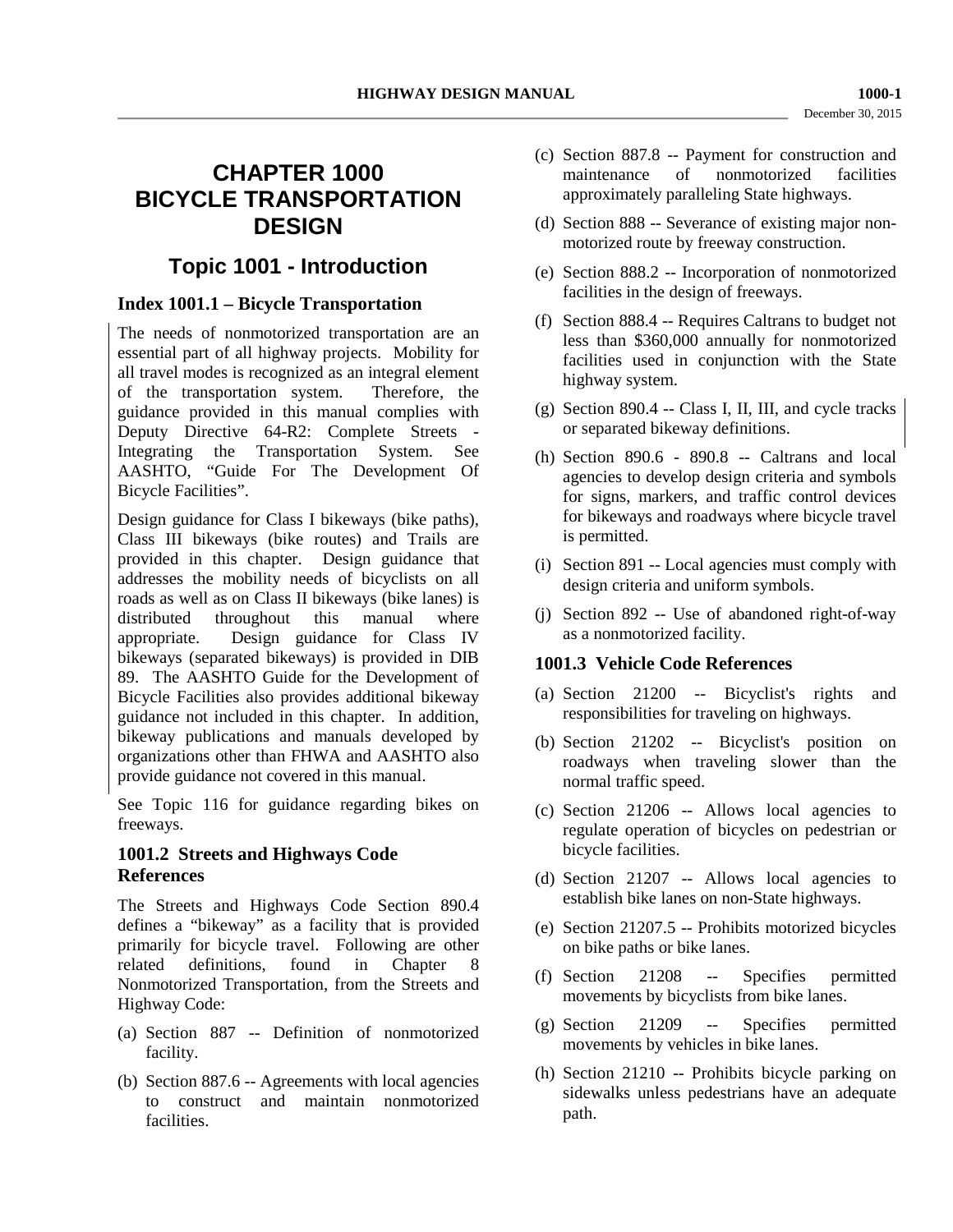December 30, 2015

- (i) Section 21211 -- Prohibits impeding or obstruction of bicyclists on bike paths.
- (j) Section 21400 Adopt rules and regulations for signs, markings, and traffic control devices for roadways user.
- (k) Section 21401 -- Only those official traffic control devices that conform to the uniform standards and specifications promulgated by the Department of Transportation shall be placed upon a street or highway.
- (l) Section 21717 -- Requires a motorist to drive in a bike lane prior to making a turn.
- (m) Section 21960 -- Use of freeways by bicyclists.
- (n) Section 21966 -- No pedestrian shall proceed along a bicycle path or lane where there is an adjacent adequate pedestrian facility.

#### **1001.4 Bikeways**

#### *(1) Role of Bikeways*

Bikeways are one element of an effort to improve bicycling safety and convenience either to help accommodate motor vehicle and bicycle traffic on the roadway system, or as a complement to the road system to meet the needs of the bicyclist.

Off-street bikeways in exclusive corridors can be effective in providing new recreational opportunities, and desirable transportation/commuter routes. Off-street bikeways can also provide access with bridges and tunnels which cross barriers to bicycle travel (e.g., freeway or river crossing). Likewise, on-street bikeways can serve to enhance safety and convenience, especially if other commitments are made in conjunction with establishment of bikeways, such as: elimination of parking or increased roadway width, elimination of surface irregularities and roadway obstacles, frequent street sweeping, established intersection priority on the bike route street as compared with the majority of cross streets, and installation of bicyclesensitive loop detectors at signalized intersections.

*(2) Decision to Develop Bikeways*

Providing an interconnected network of bikeways will improve safety for all users and access for bicycles. The development of well conceived bikeways can have a positive effect on bicyclist and motorist behavior. In addition, providing an interconnected network of bikeways along with education and enforcement can improve safety and access for bicyclists. The decision to develop bikeways should be made in coordination with the local agencies.

## **Topic 1002 - Bikeway Facilities**

## **1002.1 Selection of the Type of Facility**

The type of facility to select in meeting the bicyclist's need is dependent on many factors, but the following applications are the most common for each type.

*(1) Shared Roadway (No Bikeway Designation)*. Most bicycle travel in the State now occurs on streets and highways without bikeway designations and this may continue to be true in the future as well. In some instances, entire street systems may be fully adequate for safe and efficient bicycle travel, where signing and pavement marking for bicycle use may be unnecessary. In other cases, prior to designation as a bikeway, routes may need improvements for bicycle travel.

Many rural highways are used by touring bicyclists for intercity and recreational travel. It might be inappropriate to designate the highways as bikeways because of the limited use and the lack of continuity with other bike routes. However, the development and maintenance of 4-foot paved roadway shoulders with a standard 4 inch edge line can significantly improve the safety and convenience for bicyclists and motorists along such routes.

*(2) Class I Bikeway (Bike Path)*. Generally, bike paths should be used to serve corridors not served by streets and highways or where wide right of way exists, permitting such facilities to be constructed away from the influence of parallel streets. Bike paths should offer opportunities not provided by the road system.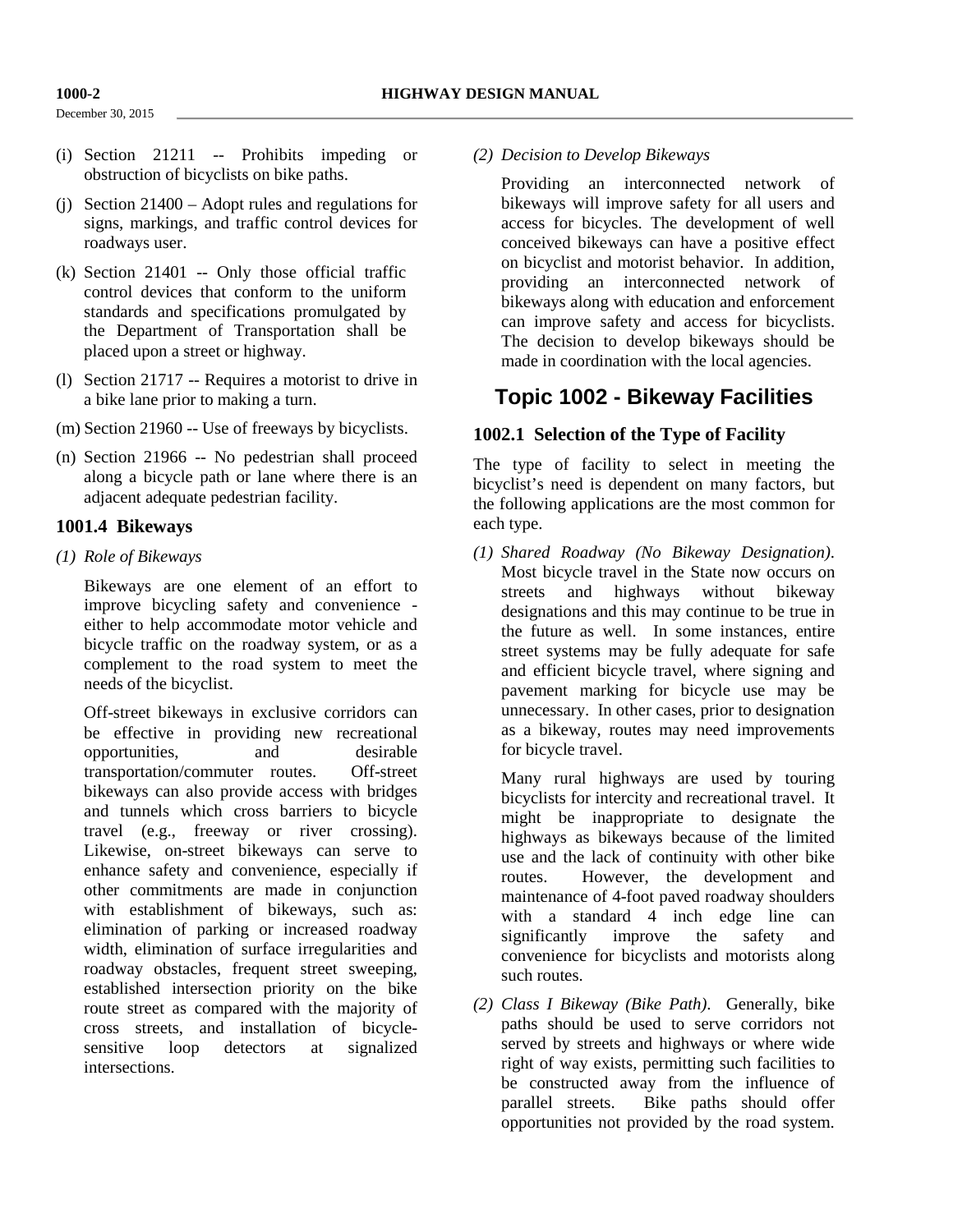They can either provide a recreational opportunity, or in some instances, can serve as direct high-speed commute routes if cross flow by motor vehicles and pedestrian conflicts can be minimized. The most common applications are along rivers, ocean fronts, canals, utility right of way, abandoned railroad right of way, within school campuses, or within and between parks. There may also be situations where such facilities can be provided as part of planned developments. Another common application of Class I facilities is to close gaps to bicycle travel caused by construction of freeways or because of the existence of natural barriers (rivers, mountains, etc.).

*(3) Class II Bikeway (Bike Lane)*. Bike lanes are established along streets in corridors where there is significant bicycle demand, and where there are distinct needs that can be served by them. The purpose should be to improve conditions for bicyclists in the corridors. Bike lanes are intended to delineate the right of way assigned to bicyclists and motorists and to provide for more predictable movements by each. But a more important reason for constructing bike lanes is to better accommodate bicyclists through corridors where insufficient room exists for side-by-side sharing of existing streets by motorists and bicyclists. This can be accomplished by reducing the number of lanes, reducing lane width, or prohibiting or reconfiguring parking on given streets in order to delineate bike lanes. In addition, other things can be done on bike lane streets to improve the situation for bicyclists that might not be possible on all streets (e.g., improvements to the surface, augmented sweeping programs, special signal facilities, etc.). Generally, pavement markings alone will not measurably enhance bicycling.

If bicycle travel is to be provided by delineation, attention should be made to assure that high levels of service are provided with these lanes. It is important to meet bicyclist expectations and increase bicyclist perception of service quality, where capacity analysis demonstrates service quality measures are improved from the bicyclist's point of view.

Design guidance that addresses the mobility needs of bicyclists on Class II bikeways (bike lanes) is also distributed throughout this manual where appropriate.

- *(4) Class III Bikeway (Bike Route)*. Bike routes are shared facilities which serve either to:
	- (a) Provide continuity to other bicycle facilities (usually Class II bikeways); or
	- (b) Designate preferred routes through high demand corridors.

As with bike lanes, designation of bike routes should indicate to bicyclists that there are particular advantages to using these routes as compared with alternative routes. This means that responsible agencies have taken actions to assure that these routes are suitable as shared routes and will be maintained in a manner consistent with the needs of bicyclists. Normally, bike routes are shared with motor vehicles. The use of sidewalks as Class III bikeways is strongly discouraged.

*(5) Class IV Bikeways (Separated Bikeways).* See DIB 89 for guidance.

A Class IV bikeway (separated bikeway) is a bikeway for the exclusive use of bicycles and includes a separation required between the separated bikeway and the through vehicular traffic. The separation may include, but is not limited to, grade separation, flexible posts, inflexible posts, inflexible barriers, or on-street parking. See DIB 89 for further Class IV guidance.

It is emphasized that the designation of bikeways as Class I, II,III, and IV should not be construed as a hierarchy of bikeways; that one is better than the other. Each class of bikeway has its appropriate application.

In selecting the proper facility, an overriding concern is to assure that the proposed facility will not encourage or require bicyclists or motorists to operate in a manner that is inconsistent with the rules of the road.

An important consideration in selecting the type of facility is continuity. Alternating segments of Class I to Class II (or Class III) bikeways along a route are generally incompatible, as street crossings by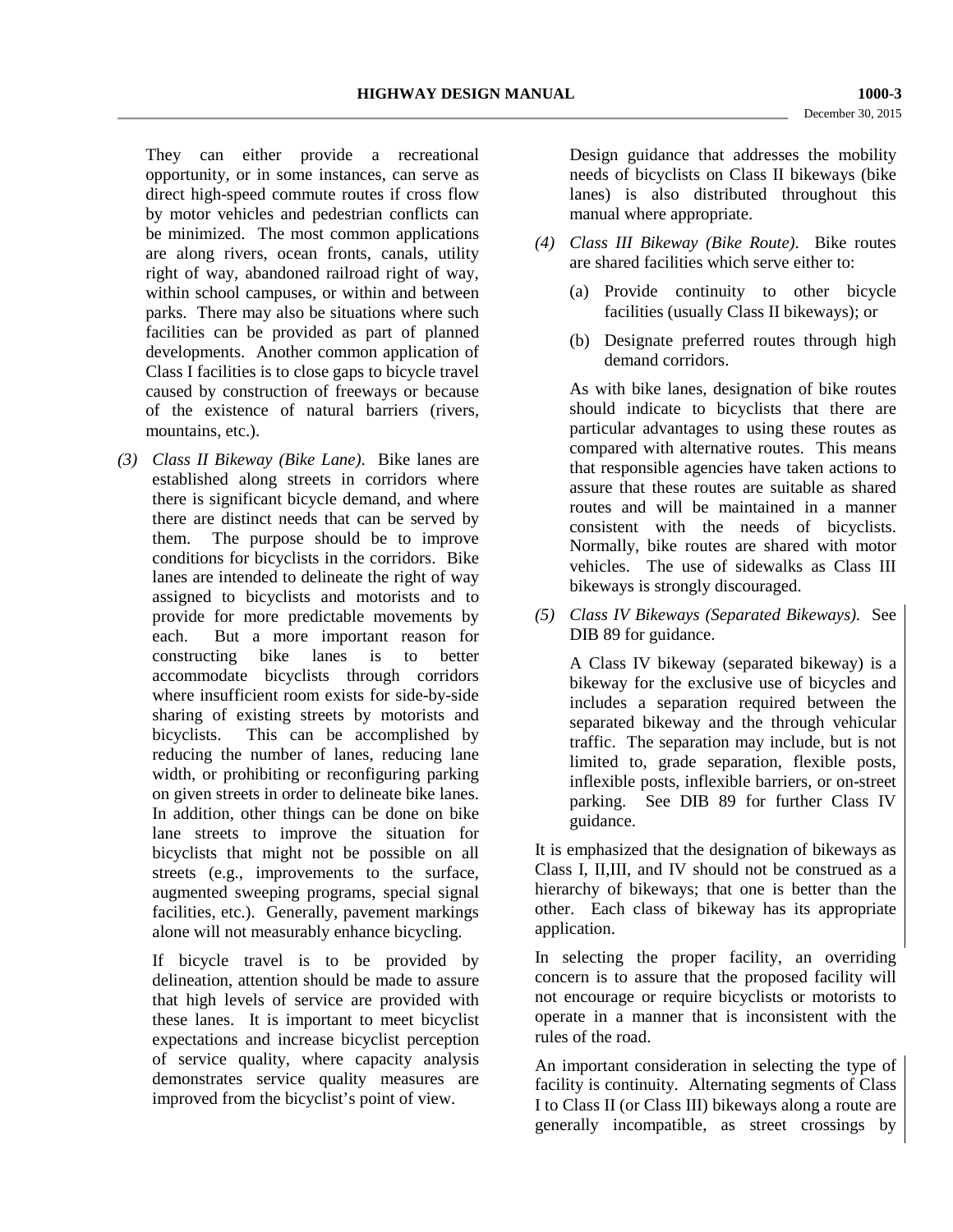bicyclists is required when the route changes character. Also, wrong-way bicycle travel will occur on the street beyond the ends of bike paths because of the inconvenience of having to cross the street. However, alternating from Class IV to Class II may be appropriate due to the presence of many driveways or turning movements. The highway context or community setting may also influence the need to alternate bikeway classifications.

## **Topic 1003 - Bikeway Design Criteria**

## **1003.1 Class I Bikeways (Bike Paths)**

Class I bikeways (bike paths) are facilities with exclusive right of way, with cross flows by vehicles minimized. Motor vehicles are prohibited from bike paths per the CVC, which can be reinforced by signing. Class I bikeways, unless adjacent to an adequate pedestrian facility,(see Index 1001.3(n)) are for the exclusive use of bicycles and pedestrians, therefore any facility serving pedestrians must meet accessibility requirements, see DIB 82. However, experience has shown that if regular pedestrian use is anticipated, separate facilities for pedestrians maybe beneficial to minimize conflicts. Please note, sidewalks are not Class I bikeways because they are primarily intended to serve pedestrians, generally cannot meet the design standards for Class I bikeways, and do not minimize vehicle cross flows. See Index 1003.3 for discussion of the issues associated with sidewalk bikeways.

*(1) Widths and Cross Slopes.* See Figure 1003.1A for two-way Class I bikeway (bike path) width, cross slope, and side slope details. The term "shoulder" as used in the context of a bike path is an unobstructed all weather surface on each side of a bike path with similar functionality as shoulders on roadways with the exception that motor vehicle parking and use is not allowed. The shoulder area is not considered part of the bike path traveled way.

Experience has shown that paved paths less than 12 feet wide can break up along the edge as a result of loads from maintenance vehicles.

(a) Traveled Way. **The minimum paved width of travel way for a two-way bike path shall be 8 feet**, 10-foot preferred. **The minimum paved width for a one-** **way bike path shall be 5 feet.** It should be assumed that bike paths will be used for two-way travel. Development of a one-way bike path should be undertaken only in rare situations where there is a need for only one-direction of travel. Two-way use of bike paths designed for one-way travel increases the risk of headon collisions, as it is difficult to enforce one-way operation. This is not meant to apply to two one-way bike paths that are parallel and adjacent to each other within a wide right of way.

Where heavy bicycle volumes are anticipated and/or significant pedestrian traffic is expected, the paved width of a two-way bike path should be greater than 10 feet, preferably 12 feet or more. Another important factor to consider in determining the appropriate width is that bicyclists will tend to ride side by side on bike paths, and bicyclists may need adequate passing clearance next to pedestrians and slower moving bicyclists.

See Index 1003.1(16) Drainage, for cross slope information.

(b) Shoulder. **A minimum 2-foot wide shoulder, composed of the same pavement material as the bike path or all weather surface material that is free of vegetation, shall be provided adjacent to the traveled way of the bike path when not on a structure**; see Figure 1003.1A. A shoulder width of 3 feet should be provided where feasible. A wider shoulder can reduce bicycle conflicts with pedestrians. Where the paved bike path width is wider than the minimum required, the unpaved shoulder area may be reduced proportionately. If all or part of the shoulder is paved with the same material as the bike path, it is to be delineated from the traveled way of the bike path with an edgeline.

> See Index 1003.1(16), Drainage, for cross slope information.

*(2) Bike Path Separation from a Pedestrian Walkway.* The CVC requires a pedestrian to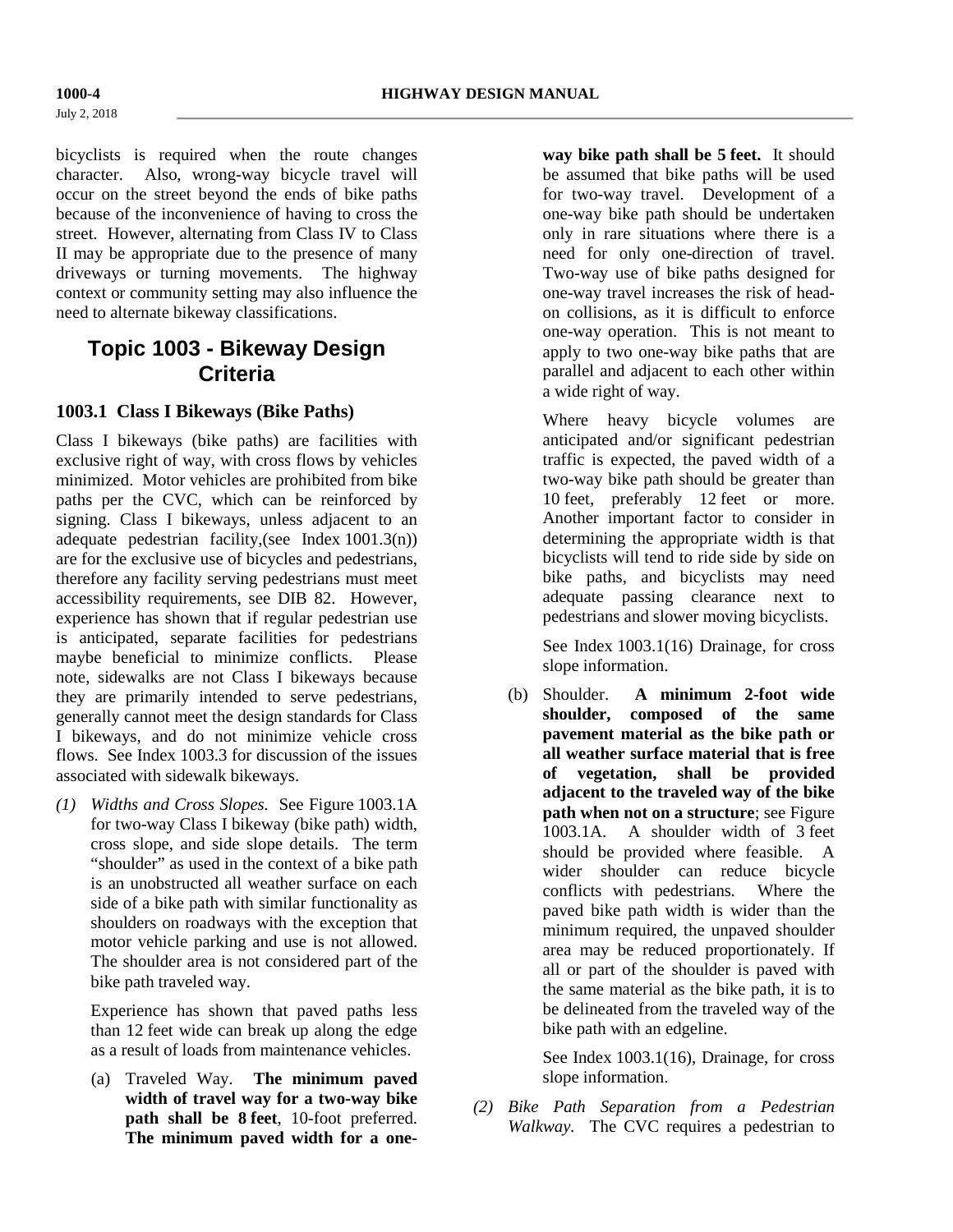use a pedestrian facility when adjacent to a bike path. Thus, the bike path would be only for bicycles if there is an adjacent pedestrian facility. This may be either immediately adjacent or with a separation between the pedestrian facility and the bike path. The separation may be–but not limted to–fences, railings, solid walls, or landscaping. If a separation is used, it should not obstruct stopping sight distance along curves or corner sight distance at intersections with roadways or other paths.

*(3) Clearance to Obstructions.* **A minimum 2-foot horizontal clearance from the paved edge of a bike path to obstructions shall be provided.** See Figure 1003.1A. 3 feet should be provided. Adequate clearance from fixed objects is needed regardless of the paved width. If a path is paved contiguous with a continuous fixed object (e.g., fence, wall, and building), a 4-inch white edge line, 2 feet from the fixed object, is recommended to minimize the likelihood of a bicyclist hitting it. **The clear width of a bicycle path on structures between railings shall be not less than 10 feet.** It is desirable that the clear width of structures be equal to the minimum clear width of the path plus shoulders (i.e., 14 feet).

**The vertical clearance to obstructions across the width of a bike path shall be a minimum of 8 feet and 7 feet over shoulder.** Where practical, a vertical clearance of 10 feet is desirable.

- *(4) Signing and Delineation*. For application and placement of signs, see the California MUTCD, Section 9B. For pavement marking guidance, see the California MUTCD, Section 9C.
- *(5) Intersections with Highways*. Intersections are an important consideration in bike path design. Bicycle path intersection design should address both cross-traffic and turning movements. If alternate locations for a bike path are available, the one with the most beneficial intersection characteristics should be selected.

Where motor vehicle cross traffic and bicycle traffic is heavy, grade separations are desirable to eliminate intersection conflicts. Where

grade separations are not feasible, assignment of right of way by traffic signals should be considered. Where traffic is not heavy, "STOP" or "YIELD" signs for either the path or the cross street (depending on volumes) may suffice.

Bicycle path intersections and their approaches should be on relatively flat grades. Stopping sight distances at intersections should be checked and adequate warning should be given to permit bicyclists to stop before reaching the intersection, especially on downgrades. When contemplating the placement of signs the designer is to discuss the proposed sign details with their District Traffic Safety Engineer or designee so that conflicts may be minimized. Bicycle versus motor vehicle collisions may occur more often at intersections, where bicyclists misuse pedestrian crosswalks; thus, this should be avoided.

When crossing an arterial street, the crossing should either occur at the pedestrian crossing, where vehicles can be expected to stop, or at a location completely out of the influence of any intersection to permit adequate opportunity for bicyclists to see turning vehicles. When crossing at midblock locations, right of way should be assigned by devices such as "YIELD" signs, "STOP" signs, or traffic signals which can be activated by bicyclists. Even when crossing within or adjacent to the pedestrian crossing, "STOP" or "YIELD" signs for bicyclists should be placed to minimize potential for conflict resulting from turning autos. Where bike path "STOP" or "YIELD" signs are visible to approaching motor vehicle traffic, they should be shielded to avoid confusion. In some cases, Bike Xing signs may be placed in advance of the crossing to alert motorists. Ramps should be installed in the curbs, to preserve the utility of the bike path. Ramps should be the same width as the bicycle paths. Curb cuts and ramps should provide a smooth transition between the bicycle paths and the roadway.

Assignment of rights of way is necessary where bicycle paths intersect roadways or other bicycle paths. See the California MUTCD, Section 9B.03 and Figure 9B-7 for guidance on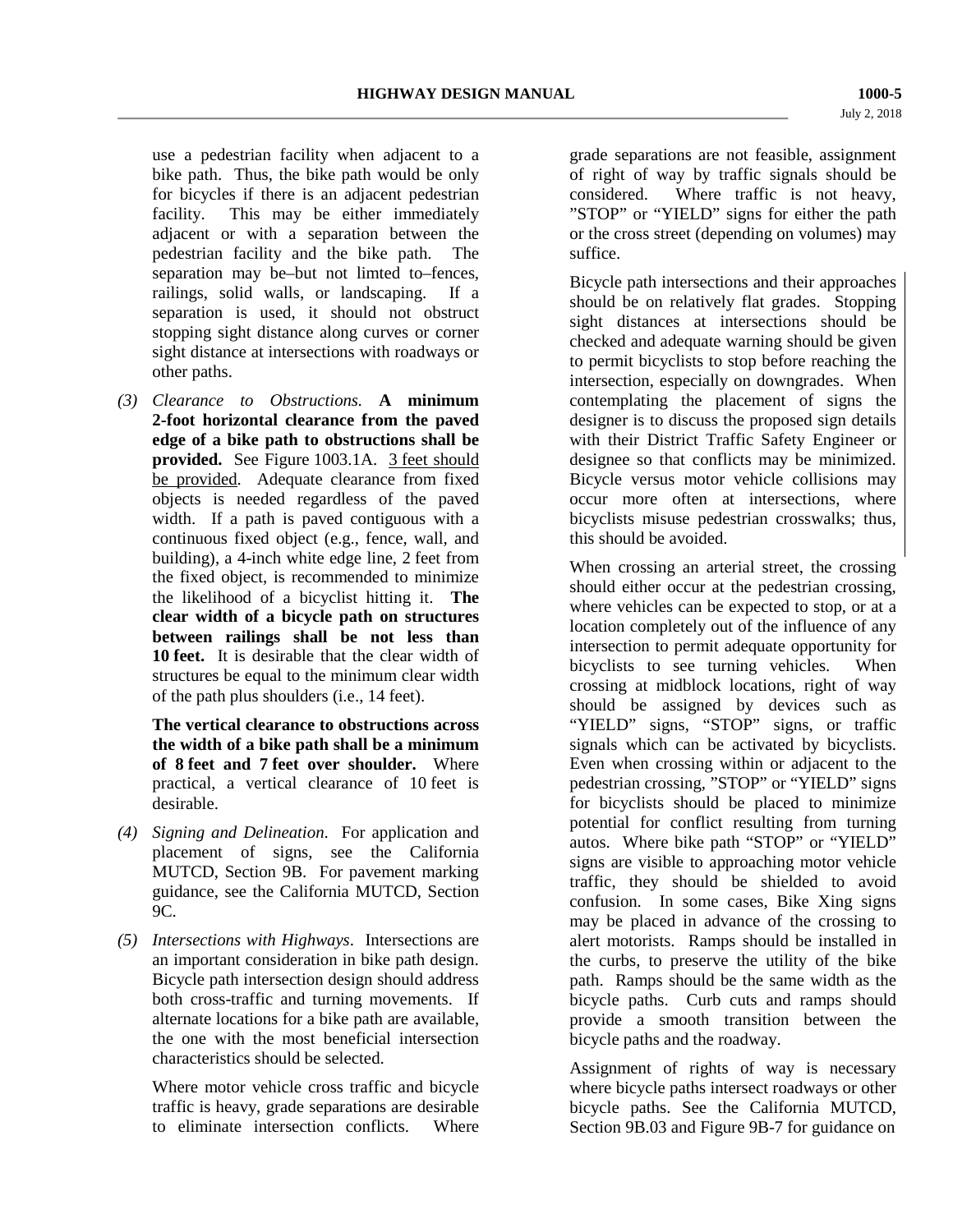November 20, 2017



NOTES:

- (1) See Index 1003.1(15) for pavement structure guidance of bike path.
- (2) For sign clearances, see California MUTCD, Figure 9B-1. Also, for clearance over the shoulder see Index 1003.1(3).
- (3) The AASHTO Guide for the Development of Bicycle Facilities provides detailed guidance for creating a forgiving Class I bikeway environment.
	- \* 1% cross-slope minimum.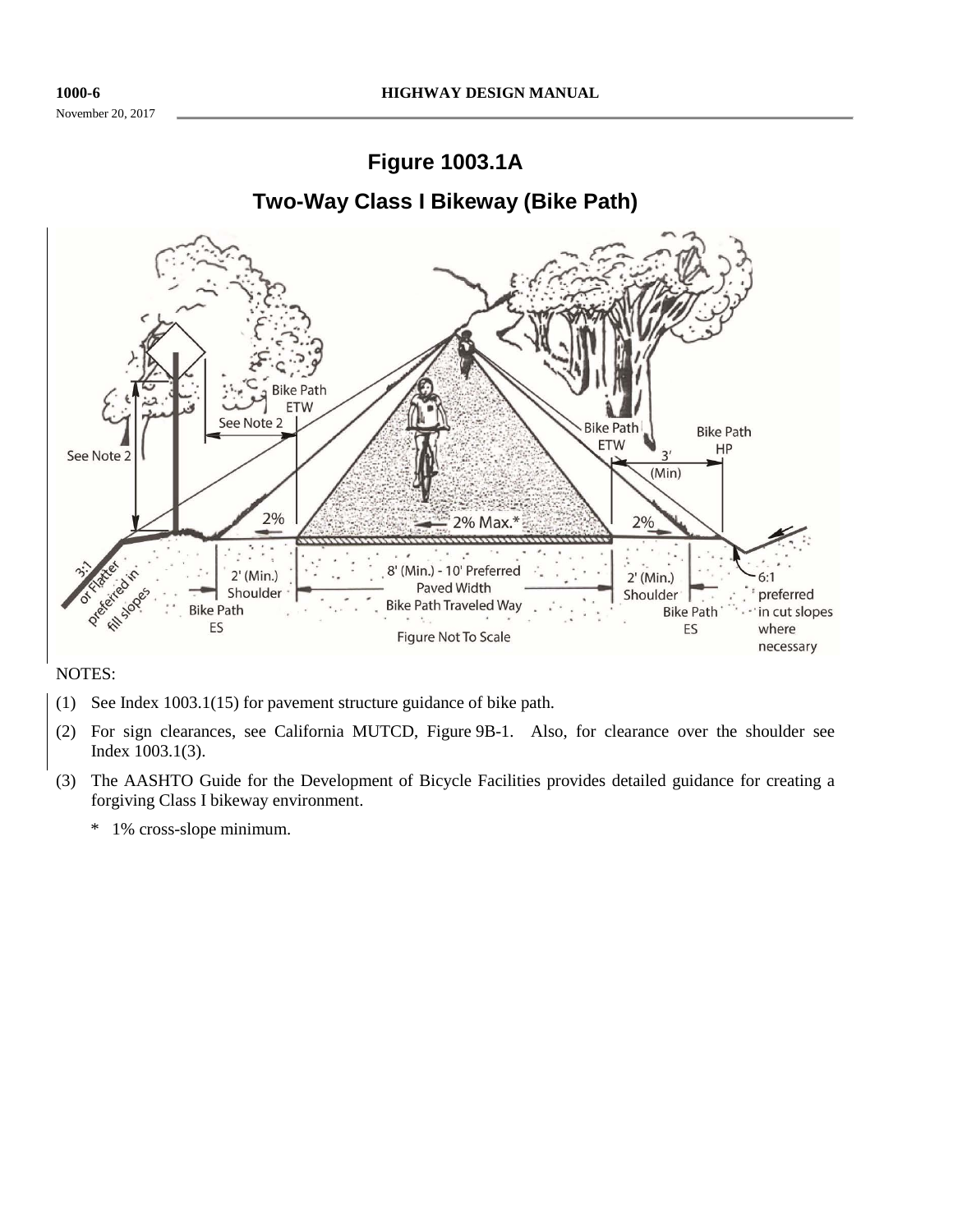## **Figure 1003.1B**

# **Typical Cross Section of Class I Bikeway (Bike Path) Parallel to Highway**



NOTE:

- (1) See Index 1003.1(6) for guidance on separation between bike paths and highways.
- \* One-Way: 5' Minimum Width

Two-Way: 8' Minimum Width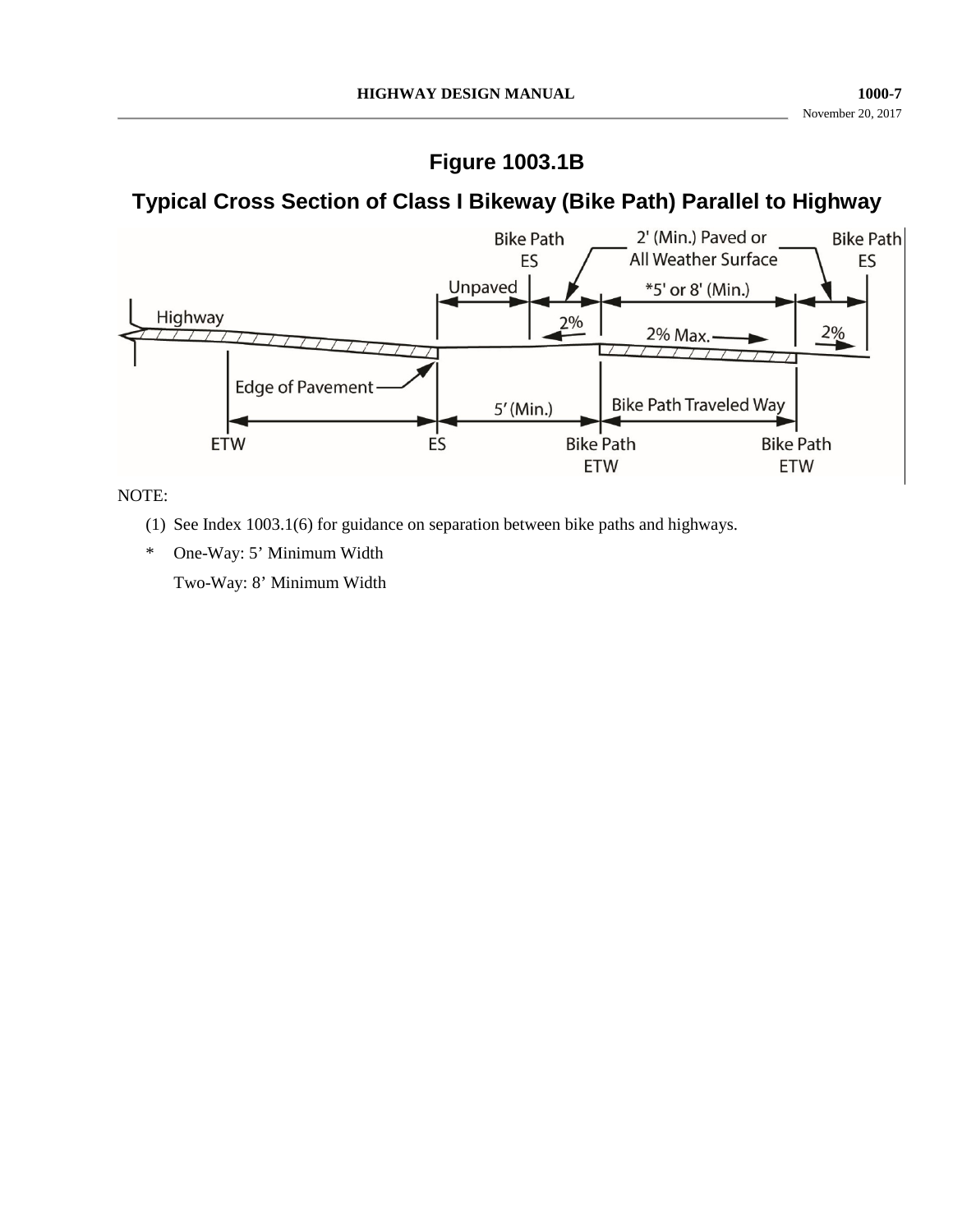December 14, 2018

signals and signs for rights of way assignment at bicycle path intersections.

- *(6) Paving at Crossings*. At unpaved roadway or driveway crossings, including bike paths or pedestrian walkways, the crossing roadway or driveway shall be paved a minimum of 15 feet to minimize or eliminate gravel intrusion on the path. The pavement structure at the crossing should be adequate to sustain the expected loading at that location
- *(7) Bike Paths Parallel and Adjacent to Streets and Highways*. A wide separation is recommended between bike paths and adjacent highways (see Figure 1003.1B). **The minimum separation between the edge of traveled way of a one-way or a two-way bicycle path and the edge of traveled way of a parallel road or street shall be 5 feet plus the standard shoulder width. Bike paths within the clear recovery zone of freeways shall include a physical barrier separation.** The separation is unpaved and does not include curbs or sidewalks. Separations less than 10 feet from the edge of the shoulder are to include landscaping or other features that provide a continuous barrier to prevent bicyclists from encroaching onto the highway. Suitable barriers may include fences or dense shrubs if design speeds are less than or equal to 45 miles per hour. Obstacles low to the ground or intermittent obstacles (e.g., curbs, dikes, raised traffic bars, posts connected by cable or wire, flexible channelizers, etc.) are not to be used because bicyclists could fall over these obstacles and into the roadway.

Bike paths immediately adjacent to streets and highways are not recommended. While they can provide separation between vehicles and nonmotorized traffic, they typically introduce significant conflicts at intersections. In addition, they can create conflicts with passengers at public transit facilities, and with vehicle occupants crossing the path. They are not a substitute for designing the road to meet bicyclist's mobility needs. Use of bicycle paths adjacent to roads is not mandatory in California, and many bicyclists will perceive these paths as offering a lower level of mobility compared with traveling on the road,

particularly for utility trips. Careful consideration regarding how to address the above points needs to be weighed against the perceived benefits of providing a bike path adjacent to a street or highway. Factors such as urban density, the number of conflict points, the presence or absence of a sidewalk, speed and volume should be considered.

- *(8) Bike Paths in the Median of Highway or Roadway*. Bike paths should not be placed in the median of a State highway or local road, **and shall not be in the median of a freeway or expressway.** Bike paths in the median are generally not recommended because they may require movements contrary to normal rules of the road. Specific problems with such facilities may include:
	- (a) Right-turns by bicyclists from the median of roadways are unexpected by motorists.
	- (b) Devoting separate phases to bicyclist movements to and from a median path at signalized intersections increases intersection delay.
	- (c) Left-turning motorists must cross one direction of motor vehicle traffic and two directions of bicycle traffic, which may increase conflicts.
	- (d) Where intersections are infrequent, bicyclists may choose to enter or exit bike paths at midblock.
	- (e) Where medians are landscaped, visibility between bicyclists on the path and motorists at intersections may be diminished. See Chapter 900 for planting guidance.
- *(9) Bicycle Path Design Speed*. The design speed of bicycle paths is established using the same principles as those applied to highway design speeds. **The design speed given in Table 1003.1 shall be the minimum.**

Installation of "speed bumps", gates, obstacles, posts, fences or other similar features intended to cause bicyclists to slow down are not to be used.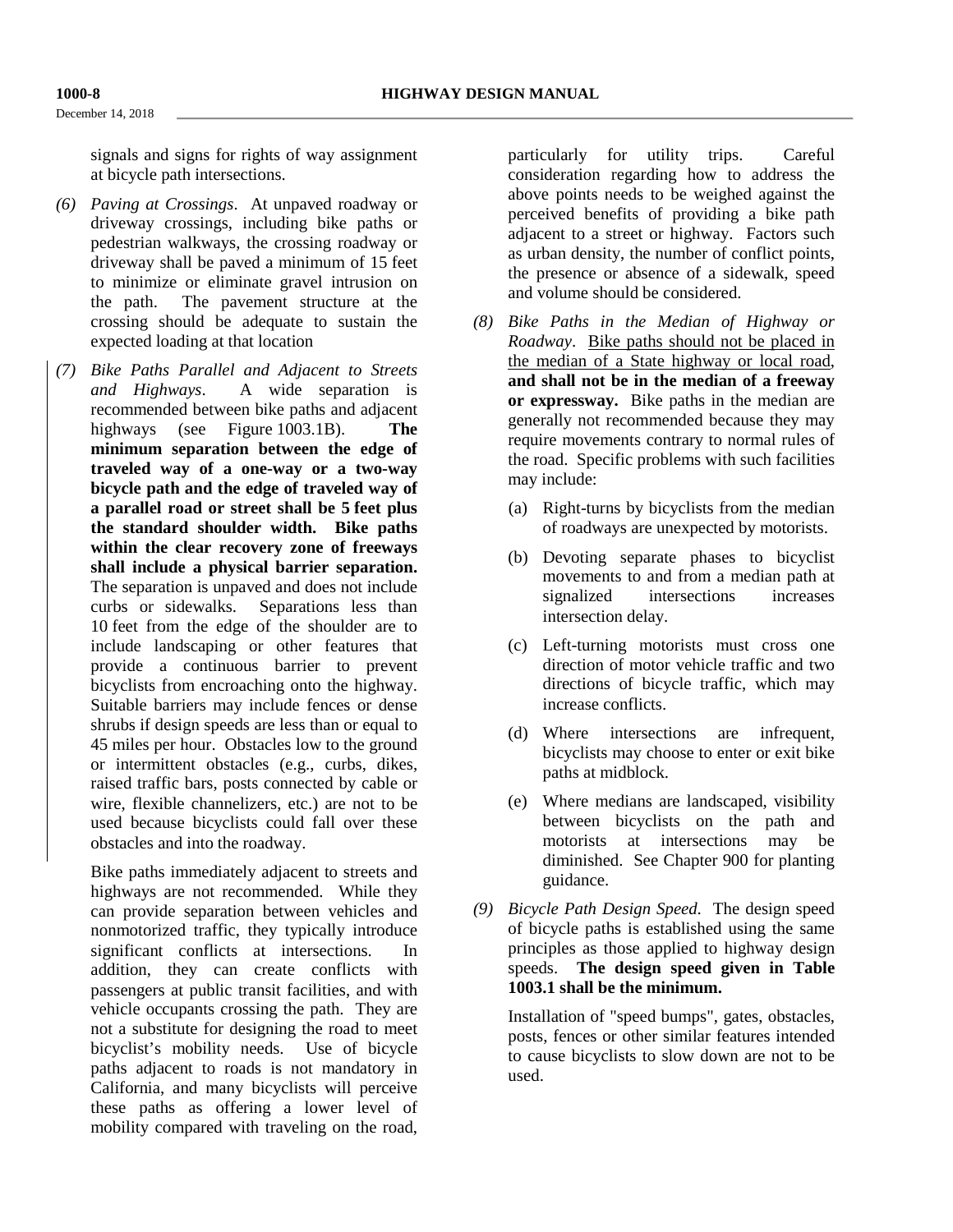## **Table 1003.1 Bike Path Design Speeds**

| <b>Type of Facility</b>                                                    | Design Speed<br>$(mph)^{(1)}$ |
|----------------------------------------------------------------------------|-------------------------------|
| <b>Bike Paths with Mopeds</b><br>Prohibited                                | 20                            |
| <b>Bike Paths with Mopeds</b><br>Permitted                                 | 30                            |
| Bike Paths on Long Downgrades<br>(steeper than 4%, and longer than<br>500' | 30                            |

## NOTE:

- (1) On bike paths with mopeds prohibited, a lower design speed can be used for the crest vertical curve, equivalent to 1 mile per hour per percent grade for grades exceeding a vertical rise of 10 feet, when at a crest in path.
- *(10) Horizontal Alignment and Superelevation*. The minimum radius of curvature negotiable by a bicycle is a function of the superelevation of the bicycle path surface, the coefficient of friction between the bicycle tires and the bicycle path surface, and the speed of the bicycle.

For all bicycle path applications the maximum superelevation rate is 2 percent.

The minimum radius of curvature should be 90 feet for 20 miles per hour, 160 feet for 25 mile per hour and 260 feet for 30 miles per hour. No superelevation is needed for radius of curvature meeting or exceeding 100 feet for 20 miles per hour, 180 feet for 25 miles per hour, and 320 feet for 30 miles per hour. When curve radii smaller than those given because of right of way, topographical or other considerations, standard curve warning signs and supplemental pavement markings should be installed. The negative effects of nonstandard curves can also be partially offset by widening the pavement through the curves.

*(11) Stopping Sight Distance*. To provide bicyclists with an opportunity to see and react to the unexpected, a bicycle path should be designed

with adequate stopping sight distances. **The minimum stopping sight distance based on design speed shall be 125 feet for 20 miles per hour, 175 feet for 25 miles per hour and 230 feet for 30 miles per hour.** The distance required to bring a bicycle to a full controlled stop is a function of the bicyclist's perception and brake reaction time, the initial speed of the bicycle, the coefficient of friction between the tires and the pavement, and the braking ability of the bicycle.

Stopping sight distance is measured from a bicyclist's eyes, which are assumed to be 4 ½ feet above the pavement surface to an object ½-foot high on the pavement surface.

- *(12) Length of Crest Vertical Curves*. Figure 1003.1C indicates the minimum lengths of crest vertical curves for varying design speeds.
- *(13) Lateral Clearance on Horizontal Curves*. Figure 1003.1D indicates the minimum clearances to line of sight obstructions, *m*, for horizontal curves. It is assumed that the bicyclist's eyes are 4 ½ feet above the pavement surface to an object ½-foot high on the pavement surface.

Bicyclists frequently ride abreast of each other on bicycle paths, and on narrow bicycle paths, bicyclists have a tendency to ride near the middle of the path. For these reasons, lateral clearances on horizontal curves should be calculated based on the sum of the stopping sight distances for bicyclists traveling in opposite directions around the curve. Where this is not possible or feasible, the following or combination thereof should be provided: (a) the path through the curve should be widened to a minimum paved width of 14 feet; and(b) a yellow center line curve warning sign and advisory speed limit signs should be installed.

- *(14) Grades*. Bike path grades must meet DIB 82. The maximum grade rate recommended for bike paths should be 5 percent. Sustained grades should be limited to 2 percent.
- *(15) Pavement Structure*. The pavement material and structure of a bike path should be designed in the same manner as a highway, with a recommendation from the District Materials Branch. It is important to construct and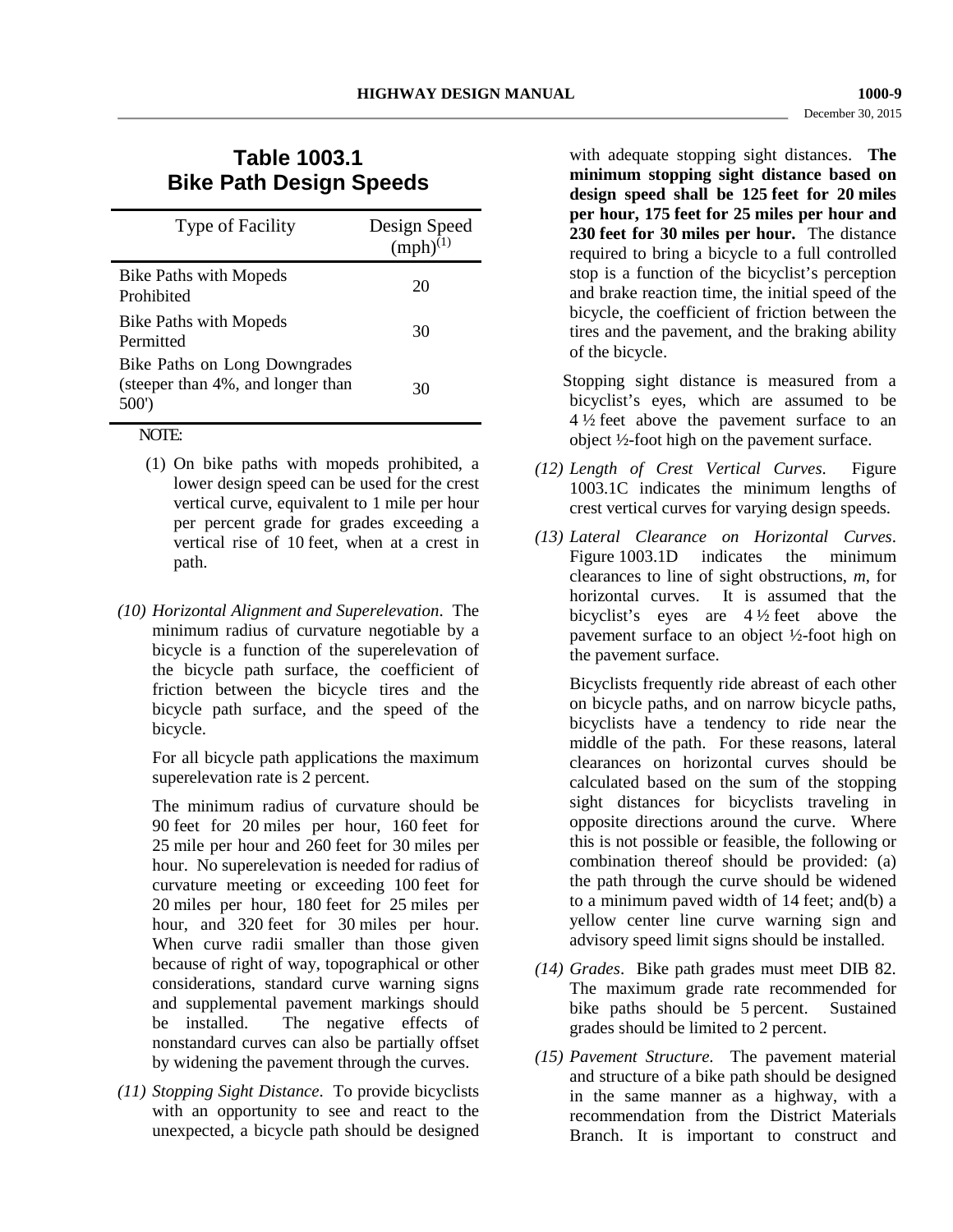November 20, 2017

maintain a smooth, well drained, all-weather riding surface with skid resistant qualities, free of vegetation growth. Principal loads will normally be from maintenance and emergency vehicles.

*(16) Drainage.* For proper drainage, the surface of a bike path should have a minimum cross slope of 1 percent to reduce ponding and a maximum of 2 percent per DIB 82. Sloping of the traveled way in one direction usually simplifies longitudinal drainage design and surface construction, and accordingly is the preferred practice. **The bike path shoulder shall slope away from the traveled way at 2 percent to 5 percent to reduce ponding and minimize debris from flowing onto the bike path.** Ordinarily, surface drainage from the path will be adequately dissipated as it flows down the gently sloping shoulder. However, when a bike path is constructed on the side of a hill, a drainage ditch of suitable dimensions may be necessary on the uphill side to intercept the hillside drainage. Where necessary, catch basins with drains should be provided to carry intercepted water under the path. Such ditches should be designed in such a way that no undue obstacle is presented to bicyclists.

Culverts or bridges are necessary where a bike path crosses a drainage channel.

*(17) Entry Control for Bicycle Paths*. Obstacle posts and gates are fixed objects and placement within the bicycle path traveled way can cause them to be an obstruction to bicyclists. Obstacles such as posts or gates may be considered only when other measures have failed to stop unauthorized motor vehicle entry. Also, these obstacles may be considered only where safety and other issues posed by actual unauthorized vehicle entry are more serious than the safety and access issues posed to bicyclists, pedestrians and other authorized path users by the obstacles.

The 3-step approach to prevent unauthorized vehicle entry is:

(a) Post signs identifying the entry as a bicycle path with regulatory signs prohibiting motor vehicle entry where roads and bicycle paths cross and at other path entry points.

- (b) Design the path entry so it does not look like a vehicle access and makes intentional access by unauthorized users more difficult. Dividing a path into two one-way paths prior to the intersection, separated by low plantings or other features not conducive to motor vehicle use, can discourage motorists from entering and reduce driver error.
- (c) Assess whether signing and path entry design prevents or minimizes unauthorized entry to tolerable levels. If there are documented issues caused by unauthorized motor vehicle entry, and other methods have proven ineffective, assess whether the issues posed by unauthorized vehicle entry exceed the crash risks and access issues posed by obstacles.

If the decision is made to add bollards, plantings or similar obstacles, they should be:

- Yielding to minimize injury to bicyclists and pedestrians who may strike them.
- Removable or moveable (such as posts, bollards or gates) for emergency and maintenance access must leave a flush surface when removed.
- Reflectorized for nighttime visibility and painted, coated, or manufactured of material in a bright color to enhanced daytime visibility.
- Illuminated when necessary.
- Spaced to leave a minimum of 5 feet of clearance of paved area between obstacles (measured from face of obstacle to face of adjacent obstacle). Symmetrically about the center line of the path.
- Positioned so an even number of bicycle travel lanes are created, with a minimum of two paths of travel. An odd number of openings increase the risk of head-on collisions if traffic in both directions tries to use the same opening.
- Placed so additional, non-centerline/lane line posts are located a minimum of 2 feet from the edge of pavement.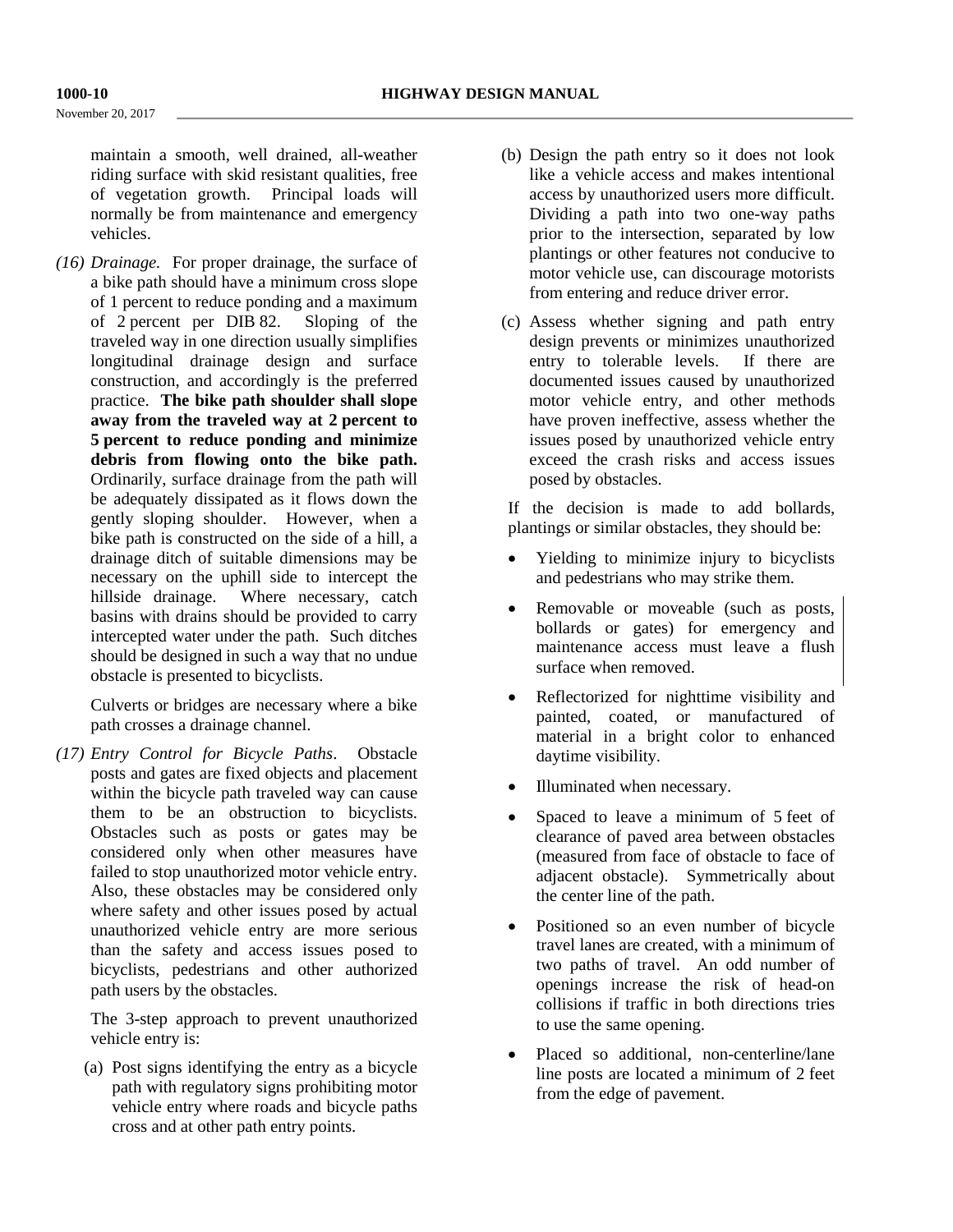# **Figure 1003.1C**

# **Minimum Length of Bicycle Path Crest Vertical Curve (L) Based on Stopping Sight Distance (S)**

| $L = 2S - \frac{1600}{A}$       | when $S > L$ | Double line represents $S = L$                                                |
|---------------------------------|--------------|-------------------------------------------------------------------------------|
|                                 |              | $L =$ Minimum length of vertical curve – feet                                 |
|                                 |              | $A =$ Algebraic grade difference - %                                          |
| $=$ $\frac{AS^2}{AS^2}$<br>1600 | when $S < L$ | $S =$ Stopping sight distance – feet                                          |
|                                 |              | Refer to Index $1003.1(11)$ to determine "S", for a given<br>design speed "V" |

Height of cyclist eye =  $4\frac{1}{2}$  feet Height of object =  $\frac{1}{2}$  foot

| A              | $S =$ Stopping Sight Distance (ft) |                |     |     |     |     |     |     |     |     |     |     |               |       |
|----------------|------------------------------------|----------------|-----|-----|-----|-----|-----|-----|-----|-----|-----|-----|---------------|-------|
| $\frac{9}{0}$  | 70                                 | 90             | 110 | 125 | 130 | 150 | 170 | 175 | 190 | 210 | 230 | 250 | 270           |       |
| 3              |                                    |                |     |     |     |     |     |     |     |     |     |     | $\mathcal{I}$ |       |
| $\overline{4}$ |                                    |                |     |     |     |     |     |     |     | 20  | 60  | 100 | 140           |       |
| 5              |                                    |                |     |     |     |     | 20  | 30  | 60  | 100 | 140 | 180 | 220           |       |
| 6              |                                    | S > L          |     |     |     | 33  | 73  | 83  | 113 | 153 | 193 | 233 | 270           |       |
| $\overline{7}$ |                                    |                |     | 21  | 31  | 71  | 111 | 121 | 151 | 191 | 231 | 273 | 319           |       |
| 8              |                                    |                | 20  | 50  | 60  | 100 | 140 | 150 | 180 | 221 | 265 | 313 | 365           |       |
| 9              |                                    | $\overline{2}$ | 42  | 72  | 82  | 122 | 162 | 172 | 203 | 248 | 298 | 352 | 410           |       |
| 10             |                                    | 20             | 60  | 90  | 100 | 140 | 181 | 191 | 226 | 276 | 331 | 391 | 456           |       |
| 11             |                                    | 35             | 75  | 105 | 115 | 155 | 199 | 211 | 248 | 303 | 364 | 430 | 501           |       |
| 12             | 7                                  | 47             | 87  | 117 | 127 | 169 | 217 | 230 | 271 | 331 | 397 | 469 | 547           |       |
| 13             | 17                                 | 57             | 97  | 127 | 137 | 183 | 235 | 249 | 293 | 358 | 430 | 508 | 592           | S < L |
| 14             | 26                                 | 66             | 106 | 137 | 148 | 197 | 253 | 268 | 316 | 386 | 463 | 547 | 638           |       |
| 15             | 33                                 | 73             | 113 | 146 | 158 | 211 | 271 | 287 | 338 | 413 | 496 | 586 | 683           |       |
| 16             | 40                                 | 80             | 121 | 156 | 169 | 225 | 289 | 306 | 361 | 441 | 529 | 625 | 729           |       |
| 17             | 46                                 | 86             | 129 | 166 | 180 | 239 | 307 | 325 | 384 | 469 | 562 | 664 | 775           |       |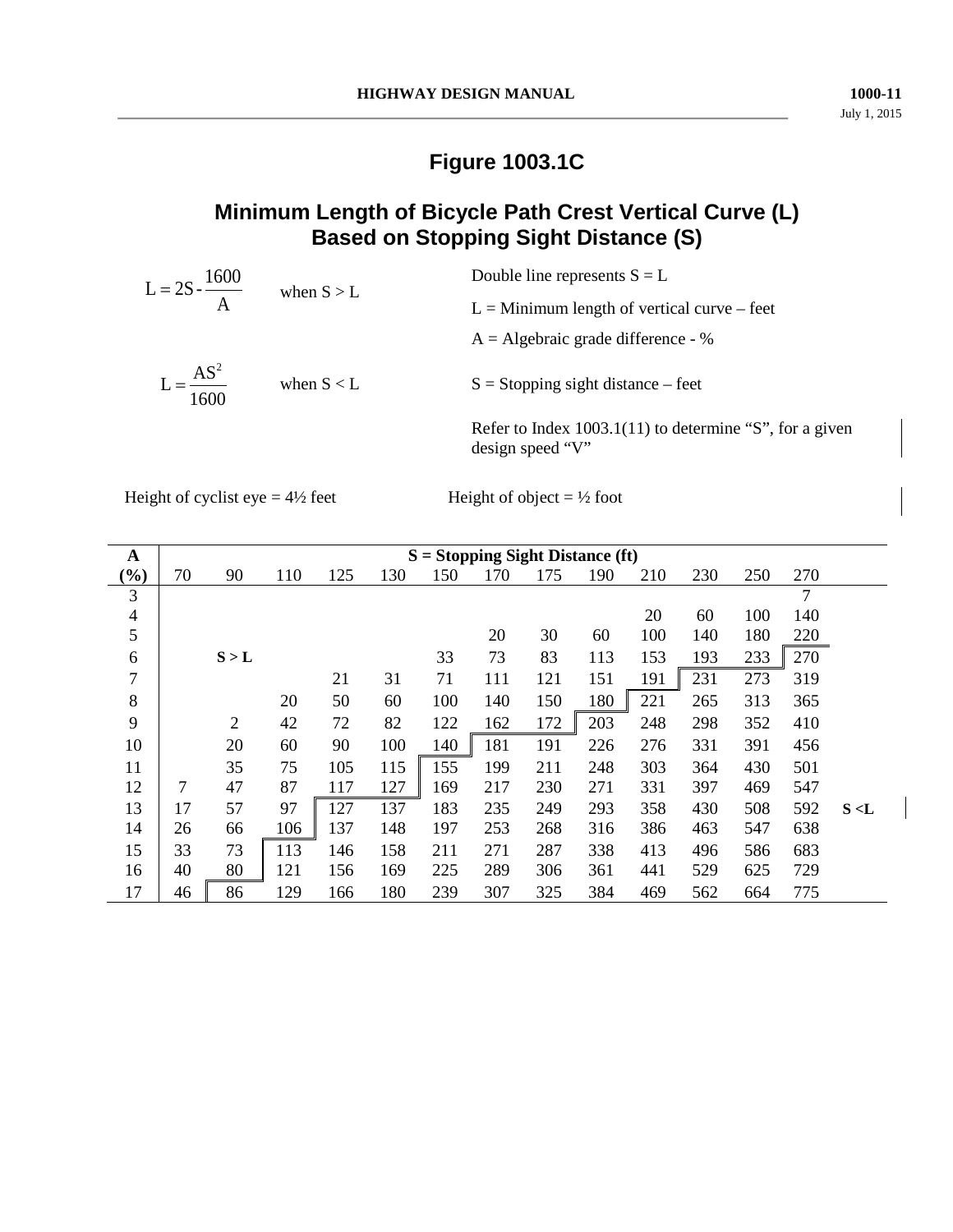# **Figure 1003.1D**

# **Minimum Lateral Clearance (m) on Bicycle Path Horizontal Curves**



 $S =$  Sight distance in feet.

 $R =$  Radius of  $\&$  of lane in feet.

 $m =$  Distance from  $\Phi$  of lane in feet.

Refer to Index 1003.1(11) to determine "S" for a given design speed "V".

Angle is expressed in degrees

$$
m = R \left[ 1 - \cos \left( \frac{28.65S}{R} \right) \right]
$$

$$
S = \frac{R}{28.655} \left[ \cos^{-1} \left( \frac{R - m}{R} \right) \right]
$$

Formula applies only when S is equal to or less than length of curve.

Line of sight is 28" above  $\Phi$  inside lane at point of obstruction.

Height of bicyclist's eye is 4 ½ feet.

| $\mathbf{R}$ (ft) | $S =$ Stopping Sight Distance (ft) |      |            |      |            |            |            |      |      |      |      |  |
|-------------------|------------------------------------|------|------------|------|------------|------------|------------|------|------|------|------|--|
|                   | 60                                 | 80   | <b>100</b> | 120  | <b>140</b> | <b>160</b> | <b>180</b> | 200  | 220  | 240  | 260  |  |
| 25                | 15.9                               |      |            |      |            |            |            |      |      |      |      |  |
| 50                | 8.7                                | 15.2 | 23.0       | 31.9 | 41.5       |            |            |      |      |      |      |  |
| 75                | 5.9                                | 10.4 | 16.1       | 22.8 | 30.4       | 38.8       | 47.8       | 57.4 | 67.2 |      |      |  |
| 95                | 4.7                                | 8.3  | 12.9       | 18.3 | 24.7       | 31.8       | 39.5       | 48.0 | 56.9 | 66.3 | 75.9 |  |
| 125               |                                    | 6.3  | 9.9        | 14.1 | 19.1       | 24.7       | 31.0       | 37.9 | 45.4 | 53.3 | 1.76 |  |
| 155               |                                    | 5.1  | 8.0        | 11.5 | 15.5       | 20.2       | 25.4       | 31.2 | 37.4 | 44.2 | 51.4 |  |
| 175               |                                    | 4.6  | 7.1        | 10.2 | 13.8       | 18.0       | 22.6       | 27.8 | 33.5 | 39.6 | 46.1 |  |
| 200               |                                    | 4.0  | 6.2        | 8.9  | 12.1       | 15.8       | 19.9       | 24.5 | 29.5 | 34.9 | 40.8 |  |
| 225               |                                    |      | 5.5        | 8.0  | 10.8       | 14.1       | 17.8       | 21.9 | 26.4 | 31.3 | 36.5 |  |
| 250               |                                    |      | 5.0        | 7.2  | 9.7        | 12.7       | 16.0       | 19.7 | 23.8 | 28.3 | 33.1 |  |
| 275               |                                    |      | 4.5        | 6.5  | 8.9        | 11.6       | 14.6       | 18.0 | 21.7 | 25.8 | 30.2 |  |
| 300               |                                    |      | 4.2        | 6.0  | 8.1        | 10.6       | 13.4       | 16.5 | 19.9 | 23.7 | 27.7 |  |
| 350               |                                    |      |            | 5.1  | 7.0        | 9.1        | 11.5       | 14.2 | 17.1 | 20.4 | 23.9 |  |
| 390               |                                    |      |            | 4.6  | 6.3        | 8.2        | 10.3       | 12.8 | 15.4 | 18.3 | 21.5 |  |
| 500               |                                    |      |            |      | 4.9        | 6.4        | 8.1        | 10.0 | 12.1 | 14.3 | 16.8 |  |
| 565               |                                    |      |            |      | 4.3        | 5.7        | 7.2        | 8.8  | 10.7 | 12.7 | 14.9 |  |
| 600               |                                    |      |            |      | 4.1        | 5.3        | 6.7        | 8.3  | 10.1 | 12.0 | 14.0 |  |
| 700               |                                    |      |            |      |            | 4.6        | 5.8        | 7.1  | 8.6  | 10.3 | 12.0 |  |
| 800               |                                    |      |            |      |            | 4.0        | 5.1        | 6.2  | 7.6  | 9.0  | 10.5 |  |
| 900               |                                    |      |            |      |            |            | 4.5        | 5.6  | 6.7  | 8.0  | 9.4  |  |
| 1000              |                                    |      |            |      |            |            | 4.0        | 5.0  | 6.0  | 7.2  | 8.4  |  |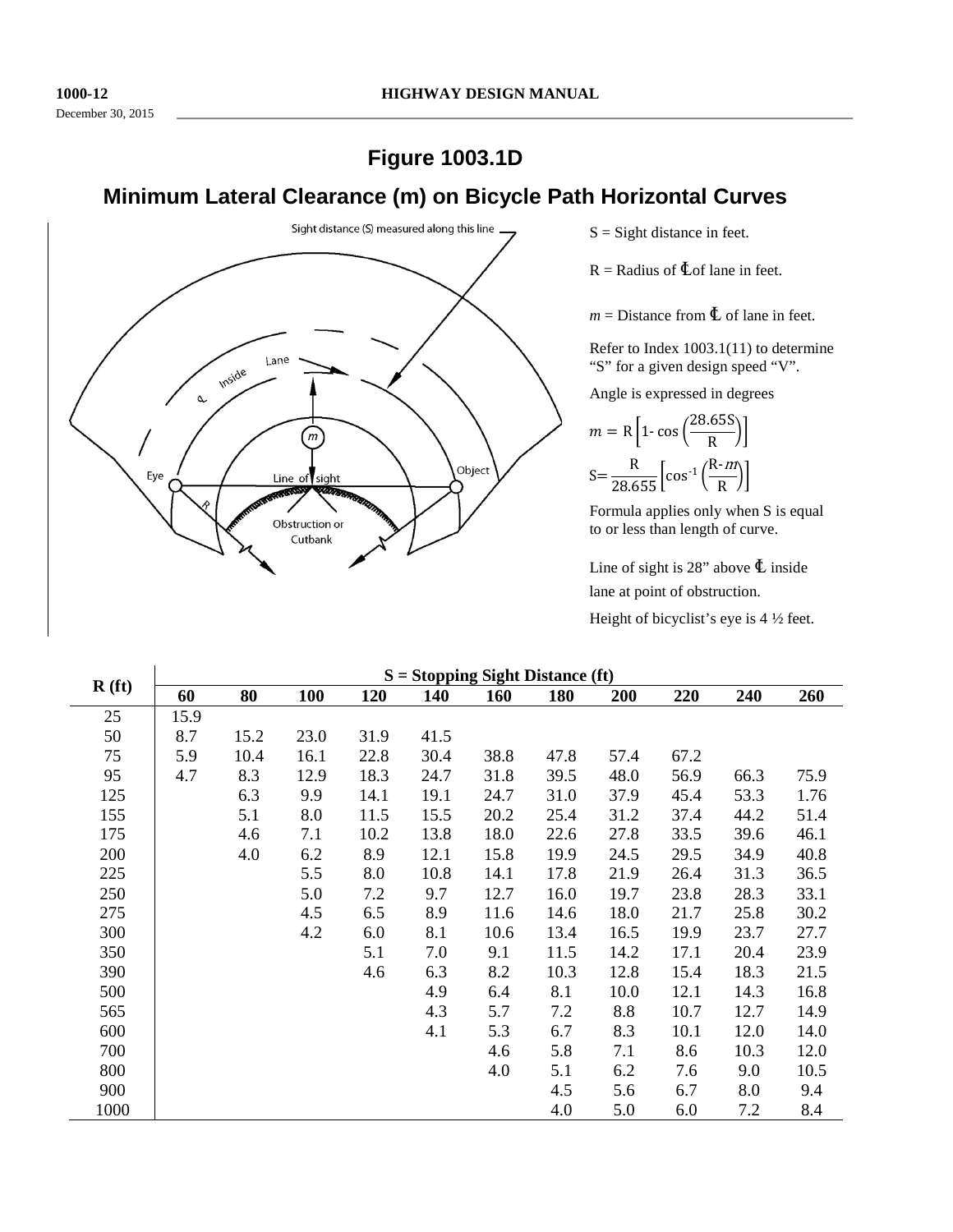- Delineated as shown in California MUTCD Figure 9C-2.
- Provide special advance warning signs or painted pavement markings if sight distance is limited.
- Placed 10 to 30 feet back from an intersection, and 5 to 10 feet from a bridge, so bicyclists approach the obstacle straighton and maintenance vehicles can pull off the road.
- Placed beyond the clear zone on the crossing highway, otherwise breakaway.

When physical obstacles are needed to control unauthorized vehicle access, a single nonremovable, flexible, post on the path centerline with a separate gate for emergency/maintenance vehicle access next to the path, is preferred. The gate should swinging away from the path,

**Fold-down obstacle posts or fold-down bollards shall not be used within the paved area of bicycle paths.** They are often left in the folded down position, which presents a crash hazard to bicyclists and pedestrians. When vehicles drive across fold-down obstacles, they can be broken from their hinges, leaving twisted and jagged obstructions that project a few inches from the path surface.

Obstacle posts or gates must not be used to force bicyclists to slow down, stop or dismount. Treatments used to reduce vehicle speeds may be used where it is desirable to reduce bicycle speeds.

For obstacle post visibility marking, and pavement markings, see the California MUTCD, Section 9C.101(CA).

*(18) Lighting.* Fixed-source lighting raises awareness of conflicts along paths and at intersections. In addition, lighting allows the bicyclist to see the bicycle path direction, surface conditions, and obstacles. Lighting for bicycle paths is important and should be considered where nighttime use is not prohibited, in sag curves (see Index 201.5), at intersections, at locations where nighttime security could be a problem, and where obstacles deter unauthorized vehicle entry to bicycle paths. See Index 1003.1(17). Daytime lighting should also be considered through underpasses or tunnels.

Depending on the location, average maintained horizontal illumination levels of 5 lux to 22 lux should be considered. Where special security problems exist, higher illumination levels may be considered. Light standards (poles) should meet the recommended horizontal and vertical clearances. Luminaires and standards should be at a scale appropriate for a pedestrian or bicycle path. For additional guidance on lighting, consult with the District Traffic Electrical Unit .

## **1003.2 Class II Bikeways (Bike Lanes)**

Design guidance that address the safety and mobility needs of bicyclists on Class II bikeways (bike lanes) is distributed throughout this manual where appropriate.

For Class II bikeway signing and lane markings, see the California MUTCD, Section 9C.04.

#### **1003.3 Class III Bikeways (Bike Routes)**

Class III bikeways (bike routes) are intended to provide continuity to the bikeway system. Bike routes are established along through routes not served by Class I or II bikeways, or to connect discontinuous segments of bikeway (normally bike lanes). Class III facilities are facilities shared with motor vehicles on the street, which may be indicated by placing bike route signs along roadways. Additional enhancement of Class III facilities can be provided by adding shared roadway markings along the route. For application and placement of signs and pavement markings, see the California MUTCD Sections 9B and 9C.

Minimum widths for Class III bikeways are represented, in the minimum standards for highway lanes and shoulder.

Since bicyclists are permitted on all highways (except prohibited freeways), the decision to designate the route as a bikeway should be based on the advisability of encouraging bicycle travel on the route and other factors listed below.

*(1) On-street Bike Route Criteria*. To be of benefit to bicyclists, bike routes should offer a higher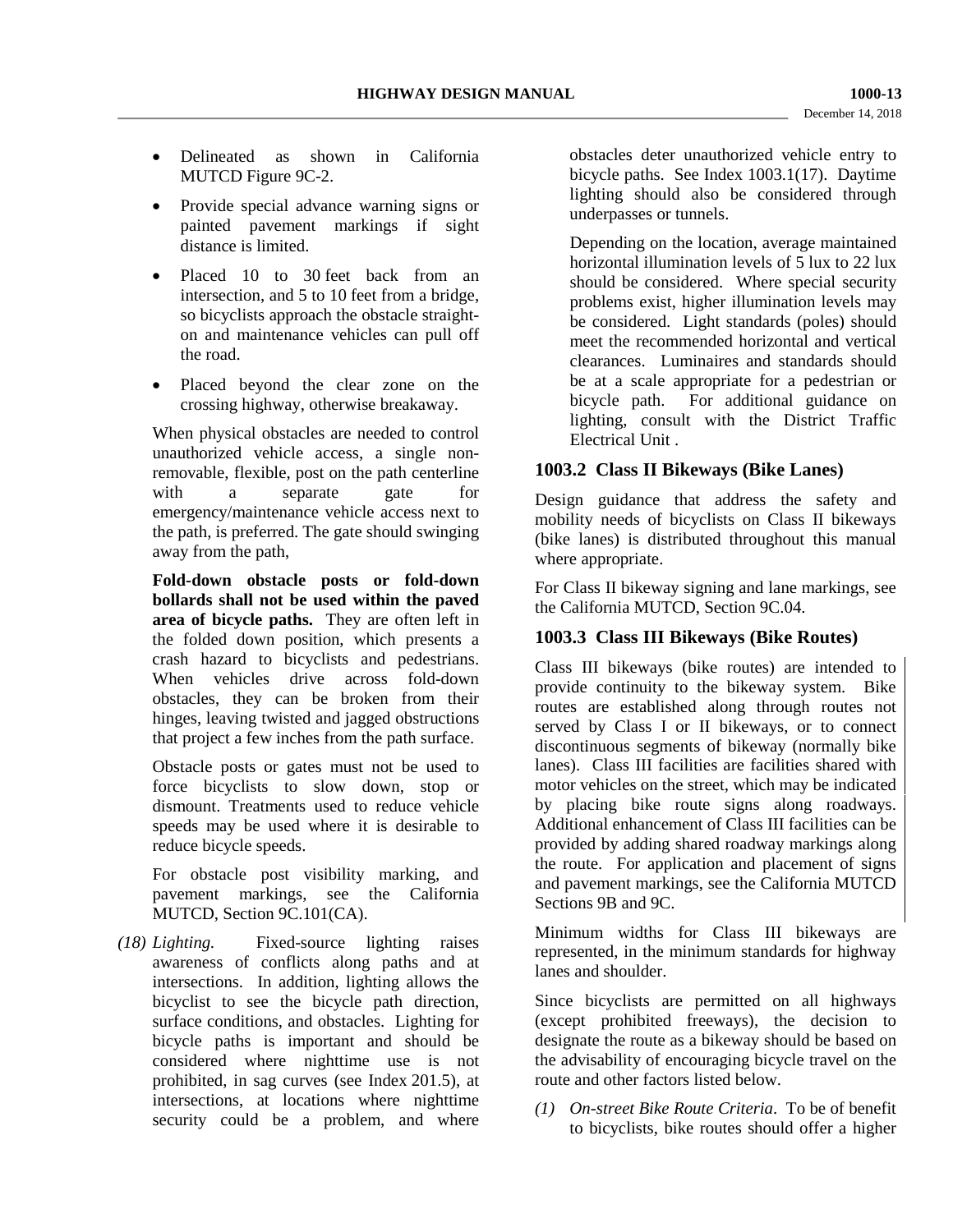December 30, 2015

degree of service than alternative streets. Routes should be signed only if some of the following apply:

- (a) They provide for through and direct travel in bicycle-demand corridors.
- (b) Connect discontinuous segments of bike lanes.
- (c) They provide traffic actuated signals for bicycles and appropriate assignment of right of way at intersections to give greater priority to bicyclists, as compared with alternative streets.
- (d) Street parking has been removed or restricted in areas of critical width to provide improved safety.
- (e) Surface imperfections or irregularities have been corrected (e.g., utility covers adjusted to grade, potholes filled, etc.).
- (f) Maintenance of the route will be at a higher standard than that of other comparable streets (e.g., more frequent street sweeping).
- *(2) Sidewalk as Bikeway*. Sidewalks are not to be designated for bicycle travel. Wide sidewalks that do not meet design standards for bicycle paths or bicycle routes also may not meet the safety and mobility needs of bicyclists. Wide sidewalks can encourage higher speed bicycle use and can increase the potential for conflicts with turning traffic at intersections as well as with pedestrians and fixed objects.

In residential areas, sidewalk riding by young children too inexperienced to ride in the street is common. It is inappropriate to sign these facilities as bikeways because it may lead bicyclists to think it is designed to meet their safety and mobility needs. Bicyclists should not be encouraged (through signing) to ride their bicycles on facilities that are not designed to accommodate bicycle travel.

*(3) Shared Transit and Bikeways.* Transit lanes and bicycles are generally not compatible, and present risks to bicyclists. Therefore sharing exclusive use transit lanes for buses with bicycles is discouraged.

Bus and bicycle lane sharing should be considered only under special circumstances to provide bikeway continuity, such as:

- (a) If bus operating speed is 25 miles per hour or below.
- (b) If the grade of the facility is 5 percent or less.

## **1003.4 Trails**

Trails are generally, unpaved multipurpose facilities suitable for recreational use by hikers, pedestrians, equestrians, and off-road bicyclists. While many Class I facilities are named as trails (e.g. Iron Horse Regional Trail, San Gabriel River Trail), trails as defined here do not meet Class I bikeways standards and should not be signed as bicycle paths. Where equestrians are expected, a separate equestrian trail should be provided. See DIB 82 for trail requirements for ADA. See Index 208.7 for equestrian undercrossing guidance.

- Pavement requirements for bicycle travel are not suitable for horses. Horses require softer surfaces to avoid leg injuries.
- Bicyclists may not be aware of the need to go slow or of the separation need when approaching or passing a horse. Horses reacting to perceived danger from predators may behave unpredictably; thus, if a bicyclist appears suddenly within their visual field, especially from behind they may bolt. To help horses not be surprised by a bicyclist, good visibility should be provided at all points on equestrian paths.
- When a corridor includes equestrian paths and Class I bikeways, the widest possible lateral separation should be provided between the two. A physical obstacle, such as an open rail fence, adjacent to the equestrian trail may be beneficial to induce horses to shy away from the bikeway, as long as the obstacle does not block visibility between the equestrian trail and bicycle path.

See FHWA-EP-01-027, Designing Sidewalks and Trails for Access and DIB 82 for additional design guidance.